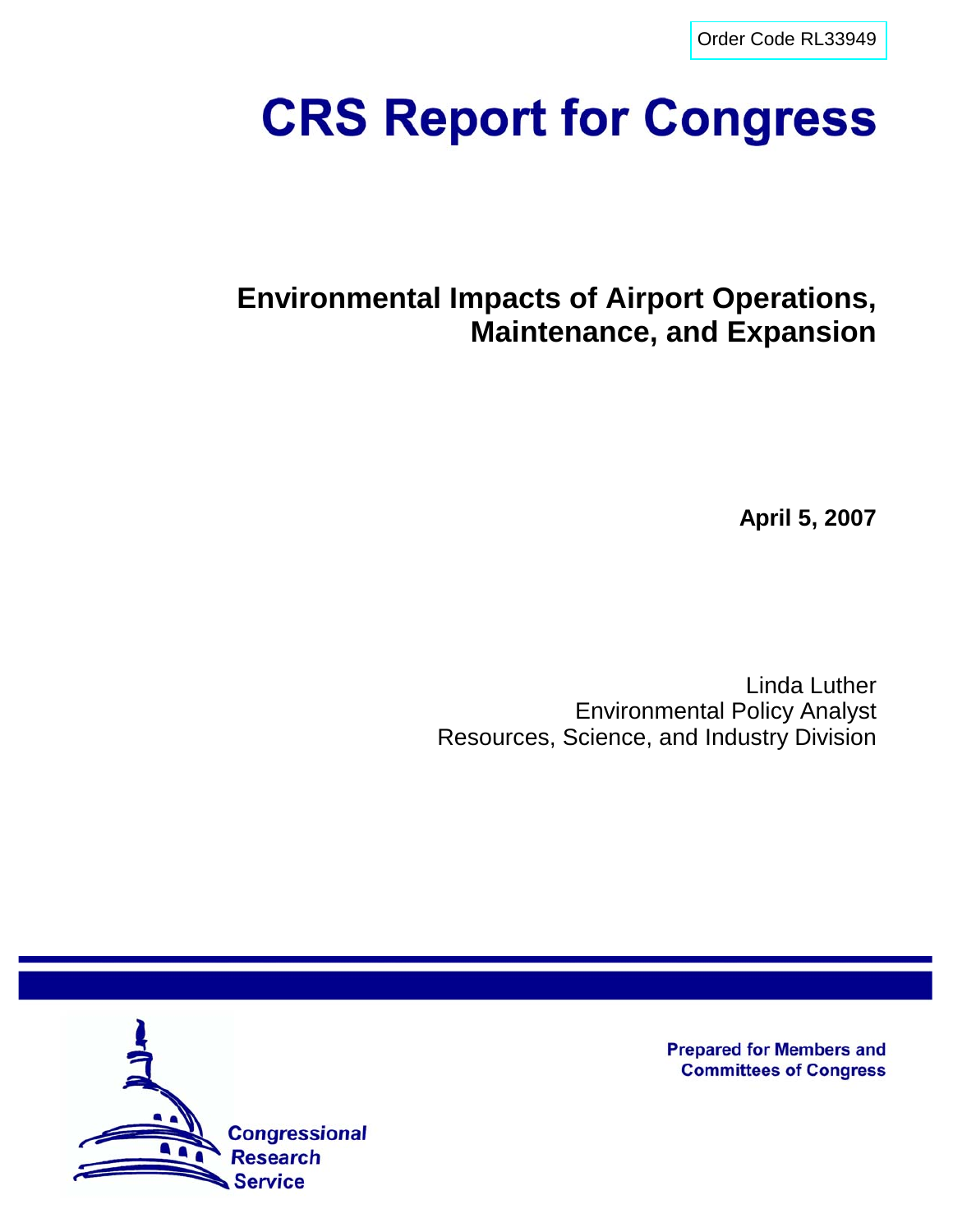# Environmental Impacts of Airport Operations, Maintenance, and Expansion

# **Summary**

Funding authorization for Federal Aviation Administration (FAA) programs set forth in the Vision 100 — Century of Aviation Reauthorization Act (P.L. 108-176, hereafter referred to as Vision 100) are set to expire at the end of FY2007. During the current reauthorization process, methods to address the environmental impacts associated with airport operations and expansion are likely to be debated. This issue is important to various stakeholders, particularly those whose health, property values, and quality of life may be affected by such impacts. The concerns of community members and local, state, and tribal agencies regarding environmental impacts have led to the delay and cancellation of some airport expansion projects.

To address these concerns, airports may be required to implement projects that would minimize the environmental impacts of their operations. Some of these projects qualify for federal funding. For example, in its FY2008 budget, the FAA requested \$354 million to meet its "Environmental Stewardship" goals. Projects funded under this category address the environmental impacts of airports, primarily to abate airport noise (e.g., soundproofing homes, purchasing noise barriers and monitors, and relocating persons or businesses). Among other uses, funds may be spent on projects to minimize water quality impacts (e.g., funding projects that would control the discharge of deicing chemicals) and to reduce airport-controllable air emissions (e.g., purchasing alternative fuel vehicles to replace the airport's ground services equipment). Funds also are authorized for researching new aircraft technology that would reduce noise and air emissions.

The anticipated growth in air travel has heightened the significance and complexity of some environmental regulatory issues. Also, several new requirements are expected to affect airport operations (in terms of procedural changes and potential investment in infrastructure). The most significant issues include changes to Environmental Protection Agency (EPA) standards applicable to deicing operations and oil spill prevention procedures, as well as state and local agency directives to monitor and control air pollution, particularly toxic air pollutants.

On February 14, 2007, the FAA proposed legislation to reauthorize FAA funding (H.R. 1356, the Next Generation Air Transportation System Financing Reform Act of 2007). Environment-related provisions of the proposal would fund projects intended to minimize environmental impacts or help airports comply with regulatory obligations; fund environment-related research, such as new technology that would produce quieter, more fuel-efficient aircraft; and amend existing environmental regulatory requirements.

To better understand the need for funding environment-related airport projects and research, this report provides an overview of the main environmental impacts associated with airport operations: noise, water quality, and air quality. Also discussed are the environmental review requirements of the National Environmental Policy Act of 1969 (NEPA) and the environmental provisions in proposed legislation to reauthorize FAA programs.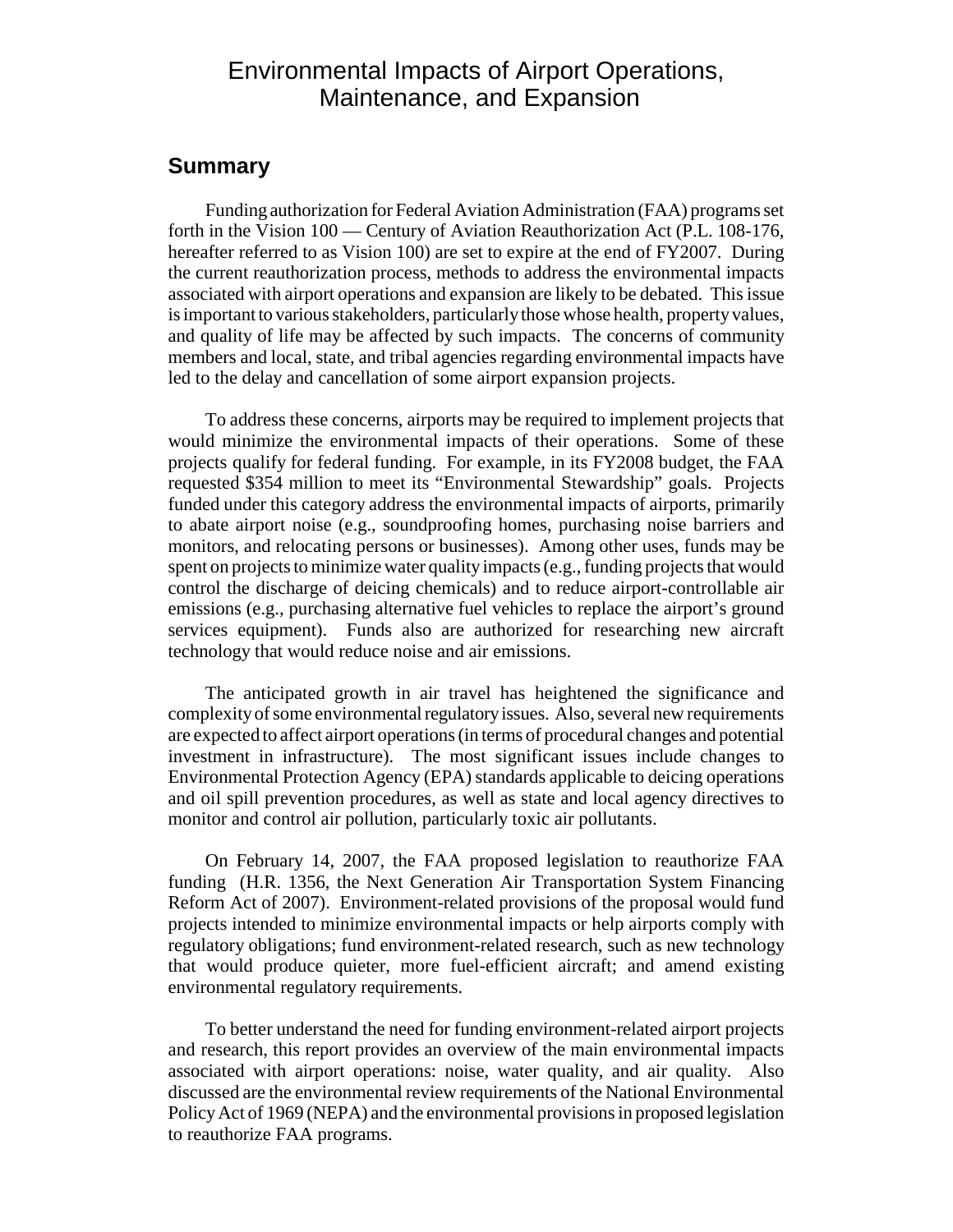# **Contents**

| Grants and Procedural Changes To Assist Environmental Compliance  15 |
|----------------------------------------------------------------------|
|                                                                      |

# **List of Tables**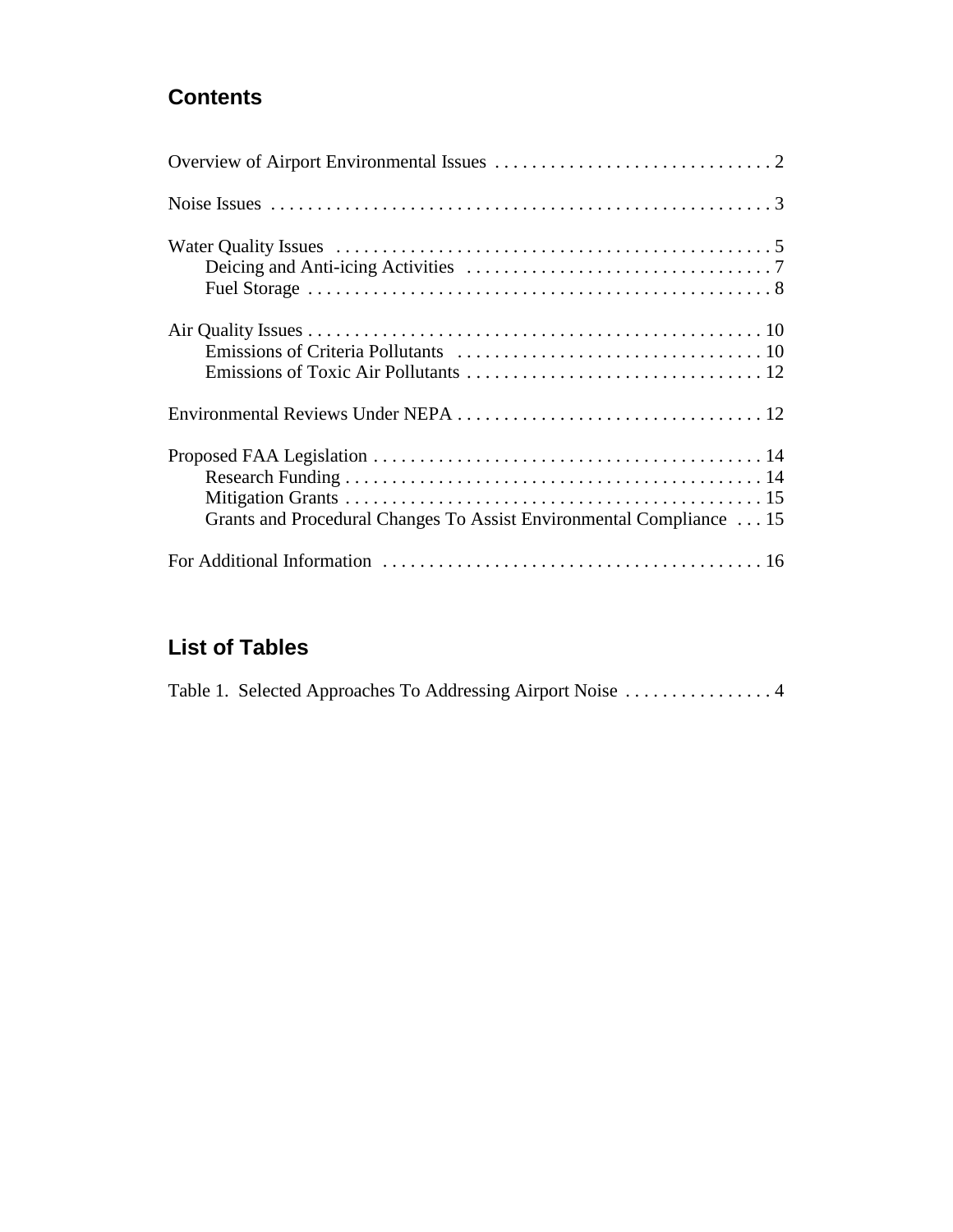# Environmental Impacts of Airport Operations, Maintenance, and Expansion

Funding authorization for Federal Aviation Administration (FAA) programs most recently set forth in the Vision 100 — Century of Aviation Reauthorization Act (P.L. 108-176, hereafter referred to as Vision 100) are set to expire at the end of FY2007. During the current reauthorization process, methods to address the environmental impacts associated with aviation and airports are likely to be debated. This issue is important to various stakeholders, particularly those residing in communities near airports, whose health, property values, and quality of life can be affected by such environmental impacts.

In its FY2008 budget, the FAA requested \$354 million to meet the agency's "Environmental Stewardship" goals.<sup>1</sup> Projects funded under this category address the environmental impacts of airports, primarily aircraft noise. Among other uses, those funds may be spent on projects to abate airport noise impacts (e.g., soundproofing residential homes, purchasing noise barriers and monitors, and relocating persons or businesses); to minimize water quality impacts (e.g., funding projects that would control the discharge of deicing chemicals); and to reduce airport-controllable air emissions (e.g., purchasing alternative fuel vehicles). Funds also are authorized for researching new aircraft technology that would reduce noise and air emissions.

To illustrate how airports would potentially utilize these funds, $2$  this report provides an overview of the main environmental impacts associated with airport operations: noise, water quality, and air quality. Also discussed are the environmental review requirements of the National Environmental Policy Act of 1969 (NEPA, 42 U.S.C. §§ 4321-4347) and an overview of environmental provisions in proposed legislation to reauthorize FAA programs.

This report does not discuss the national or international environmental impacts of aviation in general. Therefore, a discussion of the aviation industry's potential

<sup>&</sup>lt;sup>1</sup> See FAA "Budgets in Brief," available at [http://www.faa.gov/about/budget/].

<sup>&</sup>lt;sup>2</sup> Airports rely on various funding sources, some public and some private, to finance their capital development. For information about federal funding available to airports, see CRS Report RL33913, *Aviation Finance: Federal Aviation Administration (FAA) Reauthorization and Related Issues*, by John Fischer. For information about all funding sources (public and private), see General Accounting Office (GAO, now called the Governmental Accountability Office) report GAO/RCED-98-7, *Airport Financing: Funding Sources for Airport Development*, March 1998, and GAO-03-497T, *Airport Finance: Past Funding Levels May Not Be Sufficient to Cover Airports' Planned Capital Development*, February 2003.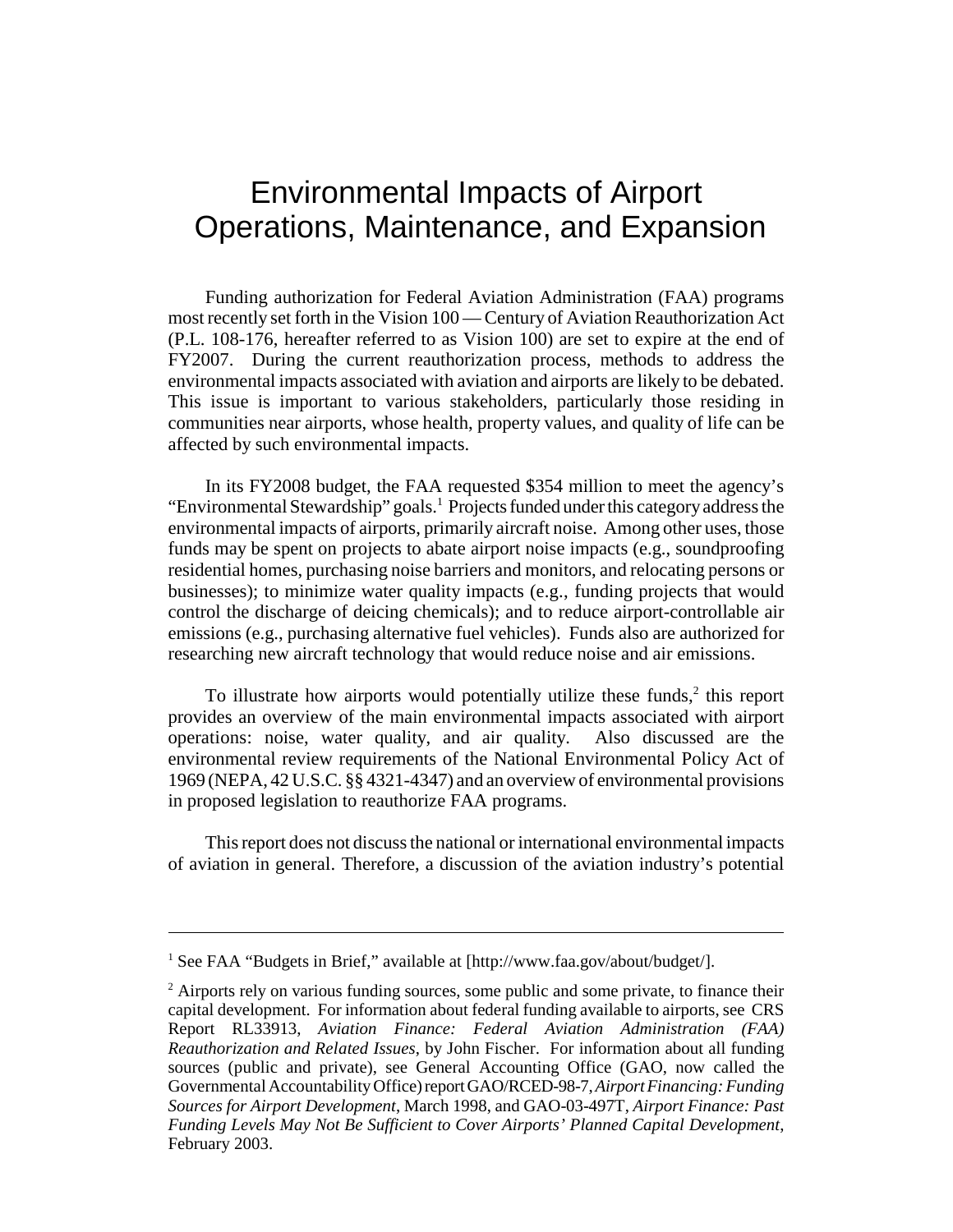contribution to global warming is not discussed. However, information about this issue is included in the "For Additional Information" section below.

# **Overview of Airport Environmental Issues**

In the next 15 years, air travel is projected to grow significantly.<sup>3</sup> As a result, airport development and expansion projects will likely become increasingly important. A potential challenge to the completion of these projects is community concern regarding airport environmental impacts. Airport operations involve a range of activities that affect the environment, including

- the operation of aircraft;
- the operation of airport and passenger vehicles, and airport ground service equipment (GSE);
- cleaning and maintenance of aircraft, GSE, and motor vehicles;
- deicing and anti-icing of aircraft and airfields;
- fueling and fuel storage of aircraft and vehicles;
- ! airport facility operations and maintenance; and
- construction.

The environmental impacts of these activities may intensify if an airport is undergoing expansion. In some cases, before a state or local agency will allow an airport to move forward with an expansion project, the airport authority must agree to implement certain environmental mitigation projects. Community concern regarding environmental impacts has caused projects to be delayed or cancelled.

All airports, regardless of size or location, are regulated to some degree under local, state, tribal, or federal environmental requirements. Many of the environmental regulatory requirements applicable to noise, water, and air quality have been in effect for years — airport managers are accustomed to their compliance requirements. However, the anticipated growth in air travel has heightened the significance and complexity of some environmental regulatory issues. Also, several new requirements are expected to result in potentially significant changes to airport operations (in terms of procedural changes and potential investment in infrastructure). The most significant issues include

- continuing community concern about noise,
- changes to Environmental Protection Agency (EPA) regulations applicable to aircraft and airfield deicing operations,
- changes to EPA regulations applicable to oil spill prevention planning, and

<sup>3</sup> See CRS Report RL32707, *Avoiding Gridlock in the Skies: Issues and Options for Addressing Growth in Air Traffic*, by Bart Elias.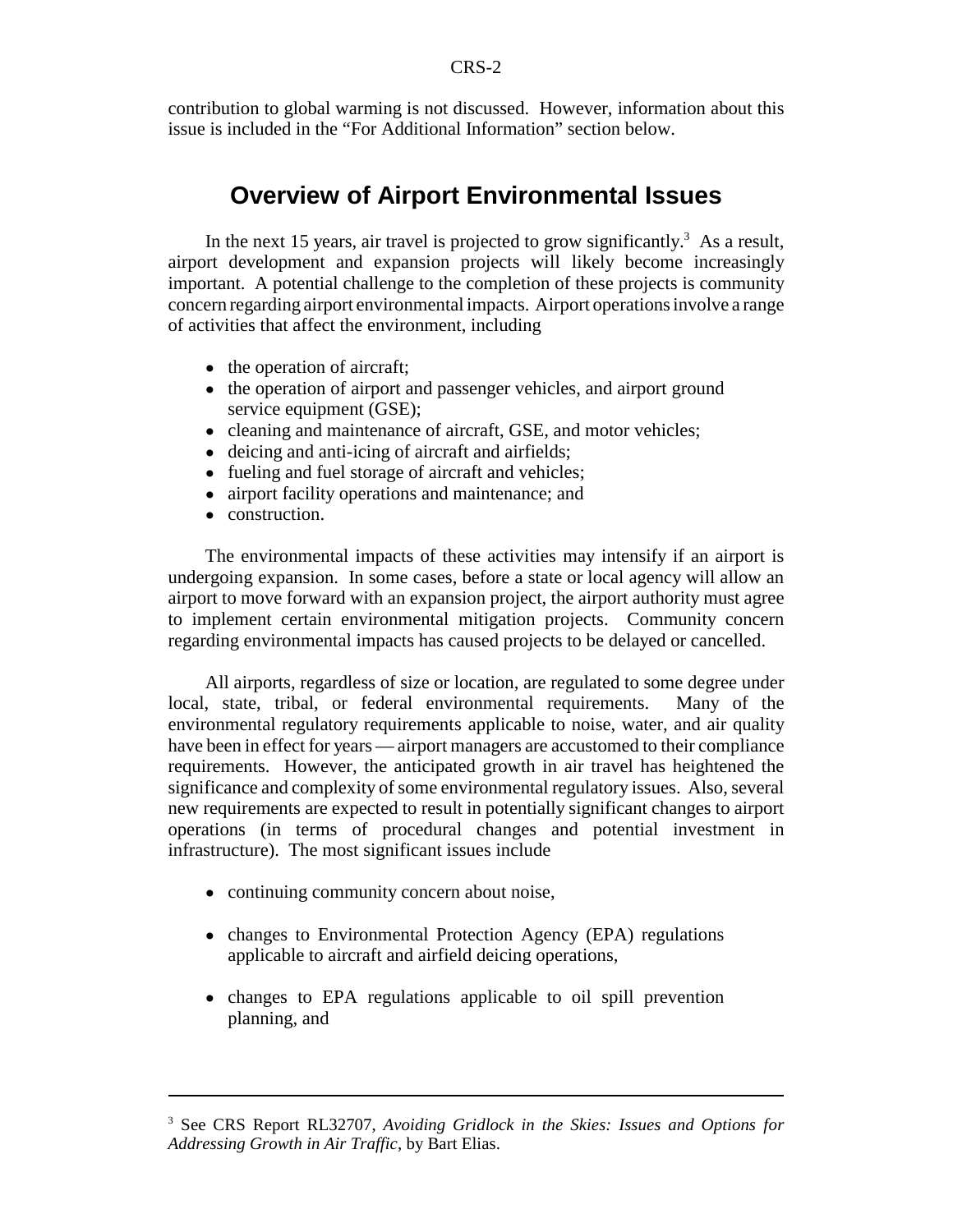! state and local agency directives to monitor and control air pollution, particularly toxic air pollutants.

Each of these issues is discussed below within the context of requirements applicable to noise, water quality, and air quality issues. Primarily, the issues discussed in this report involve activities that are unique to airport operations (e.g., deicing and aircraft noise). Environmental compliance requirements commonly applicable to all industrial operations (e.g., waste management, pesticide use, chemical use reporting) are not discussed in this report.<sup>4</sup>

# **Noise Issues**

Aviation noise may have a negative impact on the quality of life and property values of members of a surrounding community. (Direct health impacts of noise are more difficult to determine.) Although the percentage of people affected by aircraft noise has been significantly reduced during the past 35 years by advancements in aircraft technology and noise abatement efforts,<sup>5</sup> aircraft noise is often the principal focus for community groups and larger non-governmental organizations that oppose runway expansion.

Despite improvements, noise continues to be a significant problem because

- the amount of air traffic is growing,
- the number of airliners and corporate jets is increasing, and
- airline traffic and noise is concentrated at a small number of airports that are also likely to be among the largest airports.<sup>6</sup>

An airport may use various approaches to address airport noise issues. Selected approaches, and challenges to implementing them, are summarized in **Table 1**. Each approach is potentially eligible for federal funding.<sup>7</sup>

<sup>&</sup>lt;sup>4</sup> For a full characterization of federal statutes and regulations likely to apply to airports, see the EPA's, Office of Enforcement and Compliance Assurance, "EPA Office of Compliance Sector Notebook Project: Air Transportation Industry," EPA Document Number EPA/310-R-97-001, October 1998, available at [http://www.epa.gov/compliance/resources/ publications/assistance/sectors/notebooks/airtrans.pdf].

<sup>5</sup> GAO, *Aviation and the Environment: Airport Operations and Future Growth Present Environmental Challenges*, GAO/RCED-00-153, Aug. 30, 2000.

<sup>6</sup> National Academy of Sciences (NAS), National Research Council (NRC), Committee on Aeronautics Research and Technology for Environmental Compatibility, *For Greener Skies: Reducing Environmental Impacts of Aviation* (2002), p. 11.

<sup>7</sup> See CRS Report RL33891, *Airport Improvement Program: Issues for Congress*, by Robert Kirk.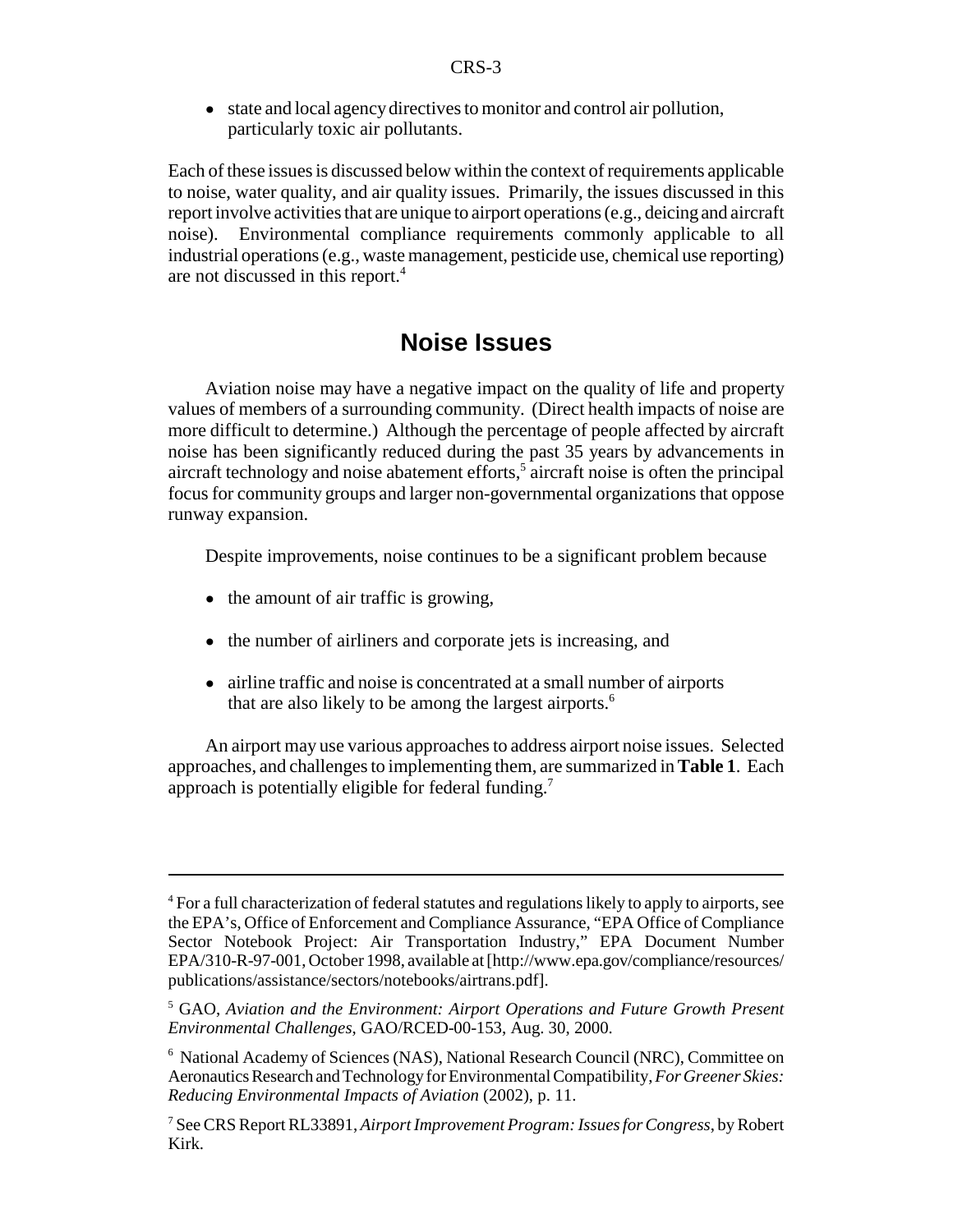| <b>Approach</b>               | <b>Description</b>                                                                                                                                                                                                                                                                                                                                                                                                     | <b>Challenges to Implementation</b>                                                                                                                                                                                                                                                                                                                                                                                                                                                                                                                                                                                  |
|-------------------------------|------------------------------------------------------------------------------------------------------------------------------------------------------------------------------------------------------------------------------------------------------------------------------------------------------------------------------------------------------------------------------------------------------------------------|----------------------------------------------------------------------------------------------------------------------------------------------------------------------------------------------------------------------------------------------------------------------------------------------------------------------------------------------------------------------------------------------------------------------------------------------------------------------------------------------------------------------------------------------------------------------------------------------------------------------|
| Mitigation                    | Includes mechanisms for<br>accommodating/living with<br>existing noise levels in<br>certain areas adjacent to an<br>airport, such as the<br>installation of sound-<br>proofing materials at nearby<br>homes, schools, and<br>hospitals and purchasing<br>land "buffers" around the<br>airport.                                                                                                                         | This approach addresses immediate needs of a<br>community affected by high levels of aircraft<br>noise. However, some mitigation efforts (e.g.,<br>soundproofing) do not address issues associated<br>with outdoor noise. Further, the use of limited<br>funds for short-tem benefits detracts from<br>investments in long-term noise reduction<br>technology.                                                                                                                                                                                                                                                       |
| Land use<br>restrictions      | Involves accommodating<br>existing noise levels by<br>establishing land use/<br>development restrictions<br>based on noise exposure<br>levels in certain areas<br>adjacent to an airport.                                                                                                                                                                                                                              | Airport authorities are often able only to<br>recommend such restrictions, not impose them on<br>a local zoning or land use planning commission<br>(federal <i>guidelines</i> exist, but the federal<br>government has no authority to set or enforce<br>standards). Local land use decisions take many<br>factors into account, including, but not limited to,<br>considerations of aviation noise. Further, land<br>use restrictions are only as strong as the local<br>agency's interest in enforcing them. Also, this is<br>not an option in areas where heavy development<br>around the airport already exists. |
| Operational                   | Includes the implementation<br>of airport/aircraft<br>restrictions that will<br>decrease or eliminate noise<br>exposure, such as<br>restrictions on the use of<br>certain runways, limits on<br>hours of airport operation,<br>implementation of certain<br>departure and landing<br>procedures (e.g., continuous<br>descent approaches (CDA)),<br>or the use of specific flight<br>paths to avoid populated<br>areas. | Many operational noise abatement procedures<br>may be easily implemented and require limited<br>funding. However, operational restrictions may<br>limit an airport's capacity, further contributing to<br>airport congestion and travel delays, and to higher<br>airline operating costs. The FAA's process for<br>approving of operational procedures (at 40 C.F.R.<br>161, referred to as the Part 161 process) is<br>complex; legal challenges and judicial review of<br>the process may significantly slow the process.                                                                                          |
| Technological<br>advancements | Involves research into<br>quieter aircraft technology.                                                                                                                                                                                                                                                                                                                                                                 | Implementation of quieter aircraft technology<br>would minimize the need for funding mitigation<br>measures or operational restrictions. Also,<br>increased fuel costs may make options that<br>increase fuel efficiency, and incidently decrease<br>noise, more attractive. However, incremental<br>advancements in noise reduction are costly and<br>have long lead times, both as a result of the time it<br>takes to make improvements in aircraft noise<br>levels and the long lifetimes of existing aircraft in<br>the fleet.                                                                                  |

# **Table 1. Selected Approaches To Addressing Airport Noise**

**Source:** Table prepared by the Congressional Research Service (CRS) based on a review of various sources, including *For Greener Skies: Reducing Environmental Impacts of Aviation* (National Academy of Sciences [NAS], National Research Council, Committee on Aeronautics Research and Technology for Environmental Compatibility, 2002).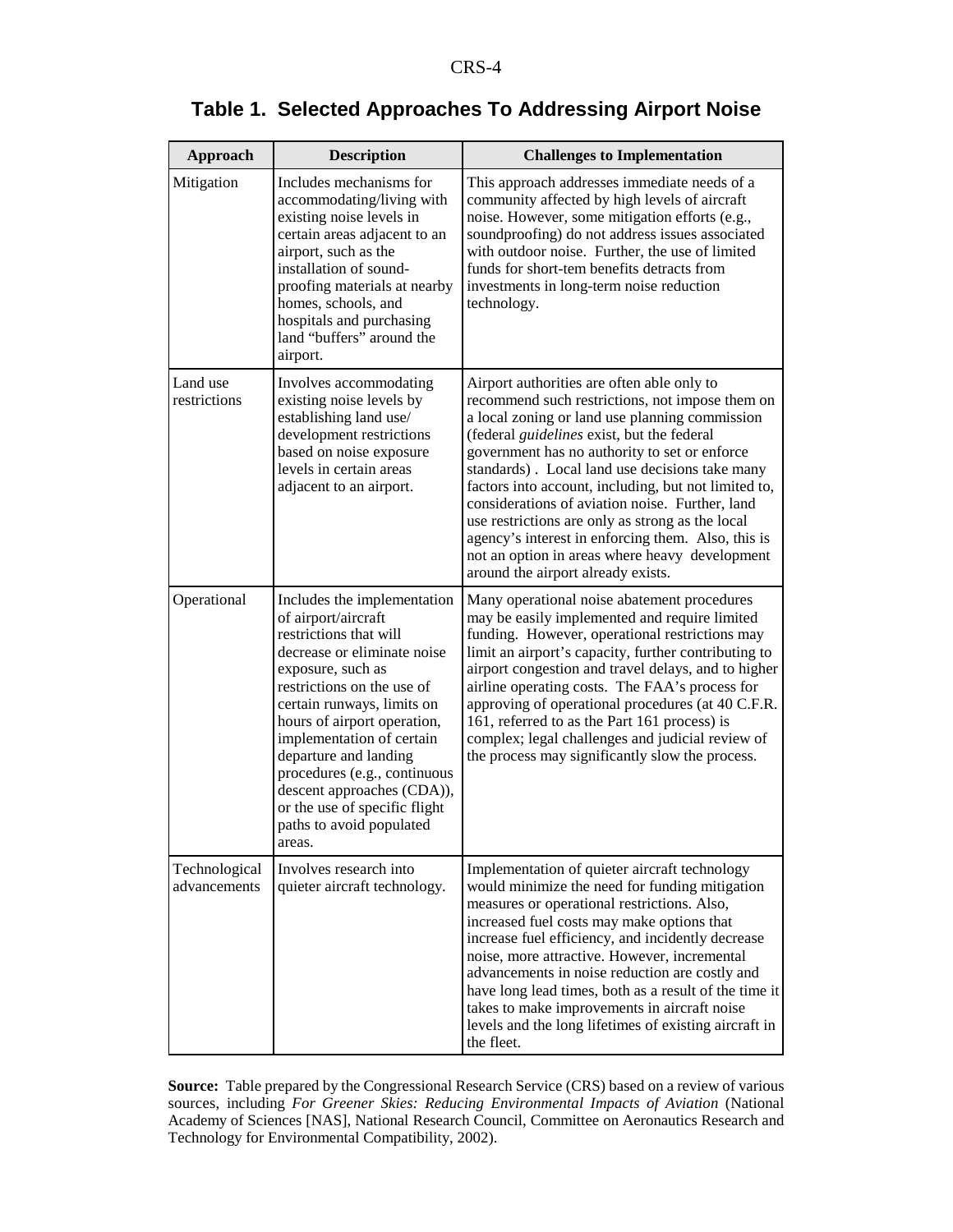Ultimately, decisions regarding mitigation measures and operational changes are made by the airport authority in accordance with requirements of the state or local government; land use restrictions can be suggested by the airport authority, but are implemented entirely at the discretion of local government.<sup>8</sup> The federal role is primarily to fund those efforts, establish aircraft noise limits,<sup>9</sup> and fund research.<sup>10</sup>

Interested stakeholders have debated for a long time how funding dollars should be allocated. Airports are likely to prefer funding short-term operational and mitigation strategies to address immediate needs. Others argue that an increased proportion of federal funding should be directed toward research. For example, according to the NAS, the National Aeronautical and Space Administration (NASA) has set technically feasible noise reduction goals, but the level of funding for its research programs is too low to achieve the current goals on schedule or to remove noise as an impediment to the growth of aviation. $^{11}$ 

For more information on airport noise requirements, see the "Mitigating Aircraft Noise Through Policy and Technology" section of CRS Report RL33698, *Reauthorization of the Federal Aviation Administration: Background and Issues for Congress*, coordinated by Bart Elias and CRS Report RS20531, *Noise Abatement and Control: The Federal Role*, by David Bearden.

# **Water Quality Issues**

Airport operations include many activities likely to result in the discharge of pollutants to adjacent water bodies. Those activities include aircraft and airfield deicing and anti-icing,12 fuel storage and refueling, aircraft and vehicle cleaning and maintenance, and construction. These activities are regulated under provisions of the Clean Water Act (CWA).

11 NAS, *For Greener Skies*, p. 15.

<sup>&</sup>lt;sup>8</sup> For examples of methods used by airports to address noise issues, see the FAA's "Noise Exposure and Land Use Information" Web page, provided pursuant to requirements specified under Vision 100, at [http://www.faa.gov/airports airtraffic/airports/ environmental/airport\_noise/noise\_exposure\_maps/].

<sup>&</sup>lt;sup>9</sup> The Airport Noise and Capacity Act of 1990 (ANCA; P.L. 101-508) required the phaseout of certain older, louder aircraft. In 2005, the FAA established more stringent aircraft noise standards applicable to all new airplane types designed on or after January 1, 2006 (it does not require a phaseout of existing aircraft). See Federal Aviation Administration, "Stage 4 Aircraft Noise Standards; Final Rule," *Federal Register*, 70(127), 38741-38750, July 5, 2005.

<sup>&</sup>lt;sup>10</sup> Research and development is primarily carried out by the National Aeronautical and Space Administration (NASA). The FAA focuses on assessing noise compatibility, aircraft certification, and regulatory issues, although some development of aircraft noise modeling and assessment tools occurs within the FAA.

<sup>&</sup>lt;sup>12</sup> *Deicing* involves the removal of frost, snow, or ice from aircraft surfaces or from paved areas, including runways, taxiways, and gate areas. *Anti-icing* refers to the prevention of the accumulation of frost, snow, or ice on these same surfaces.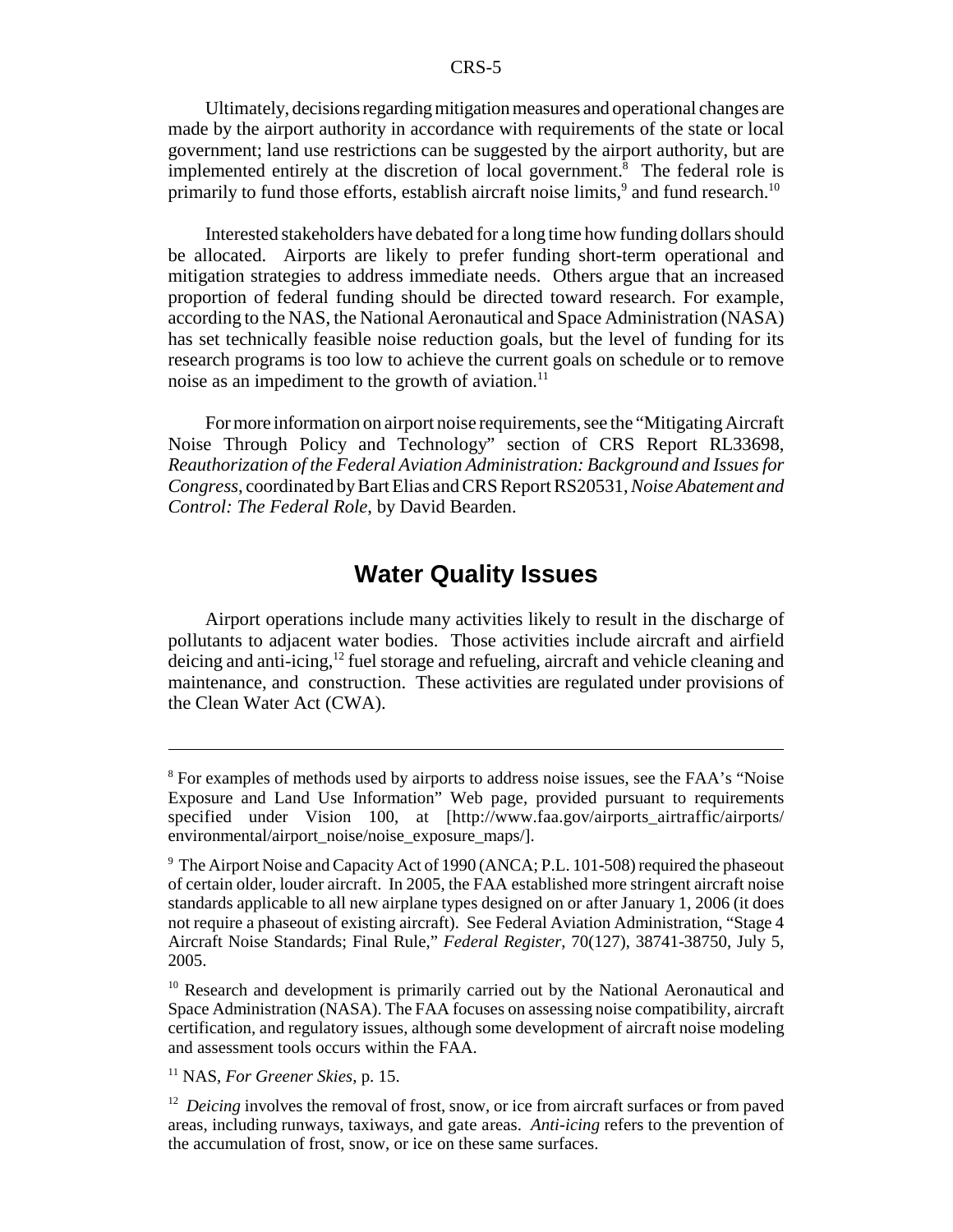The CWA prohibits any "point source" (a discrete conveyance such as a drainage ditch, pipe, or other outfall) from discharging pollutants into waters of the United States. The primary mechanism for controlling pollutant discharges is through the administration of the National Pollutant Discharge Elimination System (NPDES) permit program, which is implemented, in most cases, by individual states.<sup>13</sup> The NPDES permit program regulates discharges of stormwater<sup>14</sup> and wastewater. Due to the nature of their outdoor operations and because airports are included in one of the industrial categories regulated under the NPDES stormwater permitting program (under the Standard Industrial Classification code "Transportation by Air"), all airports are required to have a stormwater permit.<sup>15</sup> Airports that discharge other wastewater, such as from equipment maintenance and cleaning operations, require an additional NPDES wastewater permit.

Discharges associated with stormwater often pose the greatest challenge to airport managers, because airports may be spread out over a wide surface area, with a majority of operations exposed to the elements. For example, the Dallas Forth Worth International Airport encompasses 18,000 square acres and has 62 stormwater outfalls. Controlling or monitoring every outfall is difficult.

The primary method for controlling stormwater discharges is the implementation of best management practices (BMPs) that prevent or minimize the discharge of pollutants into a water body (e.g., construction of a stormwater retention pond to prevent stormwater drainage directly into receiving waters). BMPs appropriate for one airport are not necessarily appropriate for another. Factors that may affect permit requirements (i.e., appropriate BMPs), include

- the local climate (dry versus rainy/wet, cold versus warm);
- the type or size of adjacent water bodies pollutants are diluted depending on the size of the water body receiving the discharge (e.g., a creek or stream versus a river or ocean);
- $\bullet$  the water quality of adjacent water bodies local permitting authorities consider existing pollutant levels when controlling airport discharges; and
- airport size.

<sup>&</sup>lt;sup>13</sup> For more information about the NPDES Permit Program, see EPA's Web page "NPDES" Permit Program Basics," at [http://cfpub.epa.gov/npdes/home.cfm?program\_id=45].

<sup>&</sup>lt;sup>14</sup> Stormwater discharges are generated by runoff from land and impervious areas such as paved streets, parking lots, and building rooftops during rainfall and snow events. By running over contaminated surfaces, stormwater becomes polluted. Most stormwater discharges are considered point sources and require coverage by an NPDES permit.

<sup>&</sup>lt;sup>15</sup> For more information, see EPA's "Stormwater Program" Web page, at [http://cfpub.epa.gov/npdes/home.cfm?program\_id=6], and CRS Report 97-290, *Stormwater Permits: Status of EPA's Regulatory Program*, by Claudia Copeland.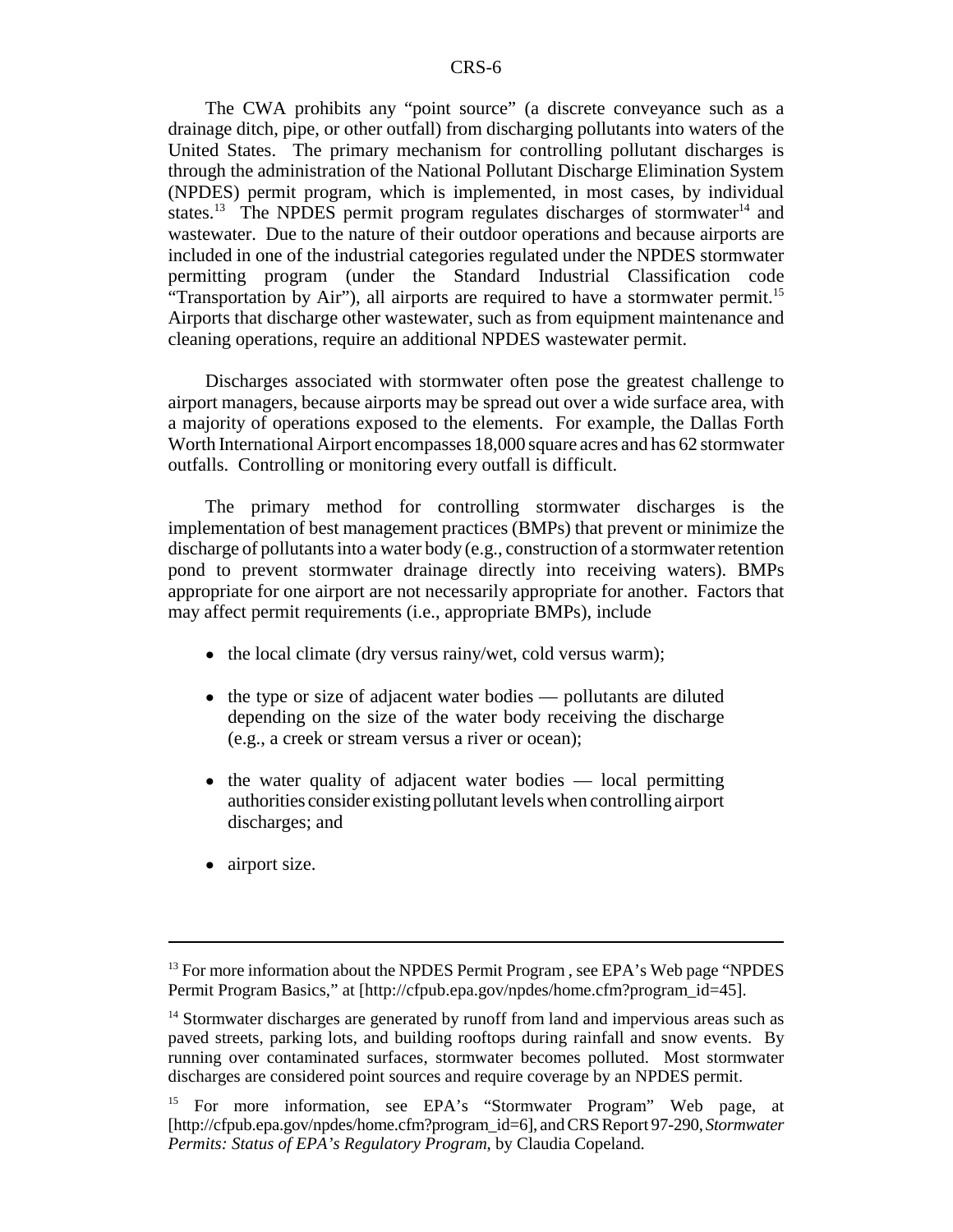To comply with the Clean Water Act, most airport operators are particularly concerned about managing deicing chemicals and preventing oil spills.

## **Deicing and Anti-icing Activities**

With regard to water quality compliance issues, the management of deicing and anti-icing chemicals poses the greatest challenge to many airport operators. The deicing and anti-icing of aircraft and airfield surfaces is required by the FAA to ensure the safety of passengers. However, when performed without discharge controls in place, airport deicing operations can result in environmental impacts.<sup>16</sup>

Discharges from deicing operations have the potential to cause fish kills, algae blooms, and contamination to surface or ground waters. In addition to potential aquatic life and human health impacts from the toxicity of deicing and anti-icing chemicals, the biodegradation of propylene glycol or ethylene glycol (i.e., the base chemical of deicing fluid) in surface waters (e.g., lakes, rivers) can greatly impact water quality, including significant reduction in dissolved oxygen levels.<sup>17</sup>

Studies have also shown toxicological effects of deicer solutions that cannot be attributed to either propylene glycol or ethylene glycol.<sup>18</sup> This has led to concern that these effects are attributable to unknown, proprietary additives.<sup>19</sup> The environmental route and impact of these additives is not yet understood.

Typically, *airlines* are responsible for aircraft deicing and anti-icing operations, and *airports* are responsible for the deicing and anti-icing of airfield pavement. The airport is ultimately responsible for managing the resulting wastewater. This responsibility is typically outlined in the airport's stormwater permit.

As discussed above, significant differences exist among airport NPDES permits. For example, a local permitting authority may impose specific requirements, such as restrictions as to where deicing operations may occur, a requirement to use deicing collection units to vacuum deicing fluid prior to entering the storm water system, or requirements to use monitoring equipment to ensure compliance with the permit. Other permits may simply allow the airport to discharge deicing fluids directly into an adjacent water body.

<sup>&</sup>lt;sup>16</sup> The EPA estimates that airports discharge approximately 21 million gallons of aircraft deicing fluids each year. See EPA, Office of Water, "Preliminary Data Summary: Airport Deicing Operations," August 2000, available at [http://www.epa.gov/waterscience/ guide/airport/airport.pdf]

<sup>&</sup>lt;sup>17</sup> EPA, Office of Water, "Preliminary Data Summary."

<sup>&</sup>lt;sup>18</sup> Steven Corsi, "Snowbanks harbor toxic remains of aircraft deicers: New research shows that aircraft deicer additives can remain in airport snowbanks far longer than deicer backbone glycol," *Science News,* Apr. 12, 2006, available at [http://pubs.acs.org/subscribe/ journals/esthag-w/2006/apr/science/as\_snowbanks.html].

<sup>&</sup>lt;sup>19</sup> Steven Corsi, U.S. Geological Survey, "USGS Examines Environmental Impacts of Aircraft De-Icers," Jan. 10, 2007, available at [http://www.usgs.gov/newsroom/article.asp? ID=1603].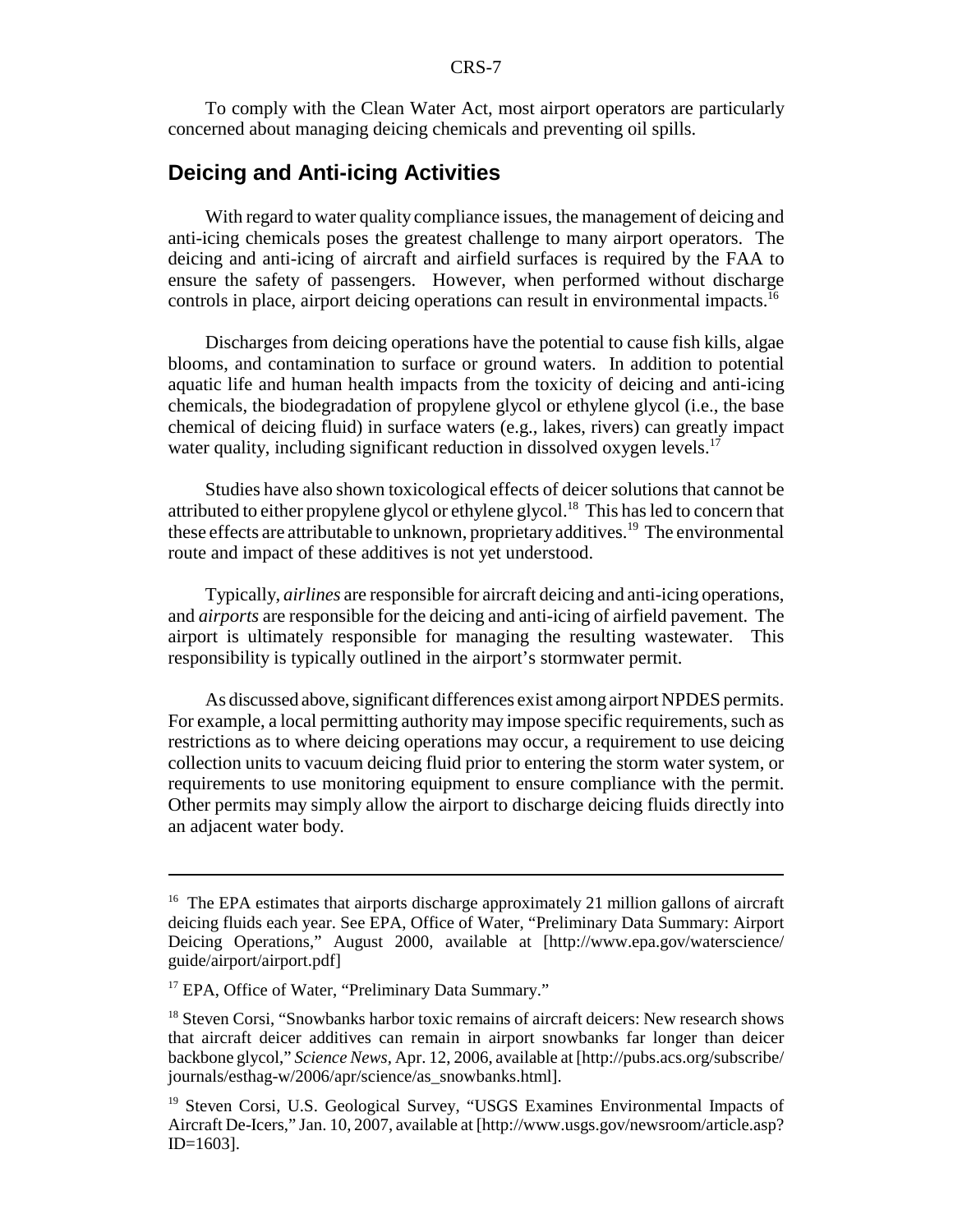According to the EPA, the disparity in airport permitting requirements has led the agency to consider implementing national standards in the form of effluent limitation guidelines (ELGs) for airport deicing and anti-icing operations.<sup>20</sup> ELGs are national regulations for controlling wastewater discharges to surface waters. ELGs are technology-based and specific to an industry. ELGs applicable to airport deicing would be designed to provide uniform guidance for NPDES permit writers across the country, thereby establishing a baseline standard for all airports.<sup>21</sup>

In 2004, the EPA began to develop ELGs for airport deicing operations. Initial estimates from the EPA indicate that treatment technology and pollution prevention practices could potentially reduce deicing discharges from the current level of 21 million gallons a year to 4 million gallons a year.<sup>22</sup>

As stated previously, many airports have strict permit provisions that specify the management of deicing chemicals. Others have few controls. Those with few controls may be required to make capital improvements to comply with new permitting requirements. At this stage, cost estimates for the aviation industry as a whole are not available.

The EPA is currently collecting survey data from airports and air carriers and conducting detailed sampling programs. The current work will be used to identify the best available technology that is economically achievable for treatment and discharge of spent deicing liquids. The EPA currently plans to publish a proposed rule in December 2007 and to take final action by September 2009.

## **Fuel Storage**

Because airports need to store fuel onsite to refuel aircraft and airport ground service equipment, most airports are required to develop a Spill Prevention, Control, and Countermeasure (SPCC) plan.<sup>23</sup> These requirements are designed to ensure that facilities that store oil have planned for and taken measures to prevent environmental damage resulting from oil spills. An SPCC plan is required to include

- ! operating procedures intended to *prevent* oil spills, such as procedures to inspect tanks and associated piping for leaks;
- *control* measures installed to prevent a spill from reaching navigable waters, such as the construction of a dike, containment curb, or pit around a tank or tank farm; and

<sup>20</sup> See the EPA's Web page "Airport Deicing Effluent Guidelines," at [http://www.epa.gov/ waterscience/guide/airport/].

 $21$  Currently, there are no ELGs applicable to the air transportation industry.

 $22$  EPA, "Preliminary Data Summary" (see footnote 15), p. 1-4.

<sup>&</sup>lt;sup>23</sup> SPCC planning requirements, at 40 C.F.R. 112 (referred to as the SPCC Rule), are authorized under the Oil Pollution Act of 1990, an amendment to § 311 of the Clean Water Act.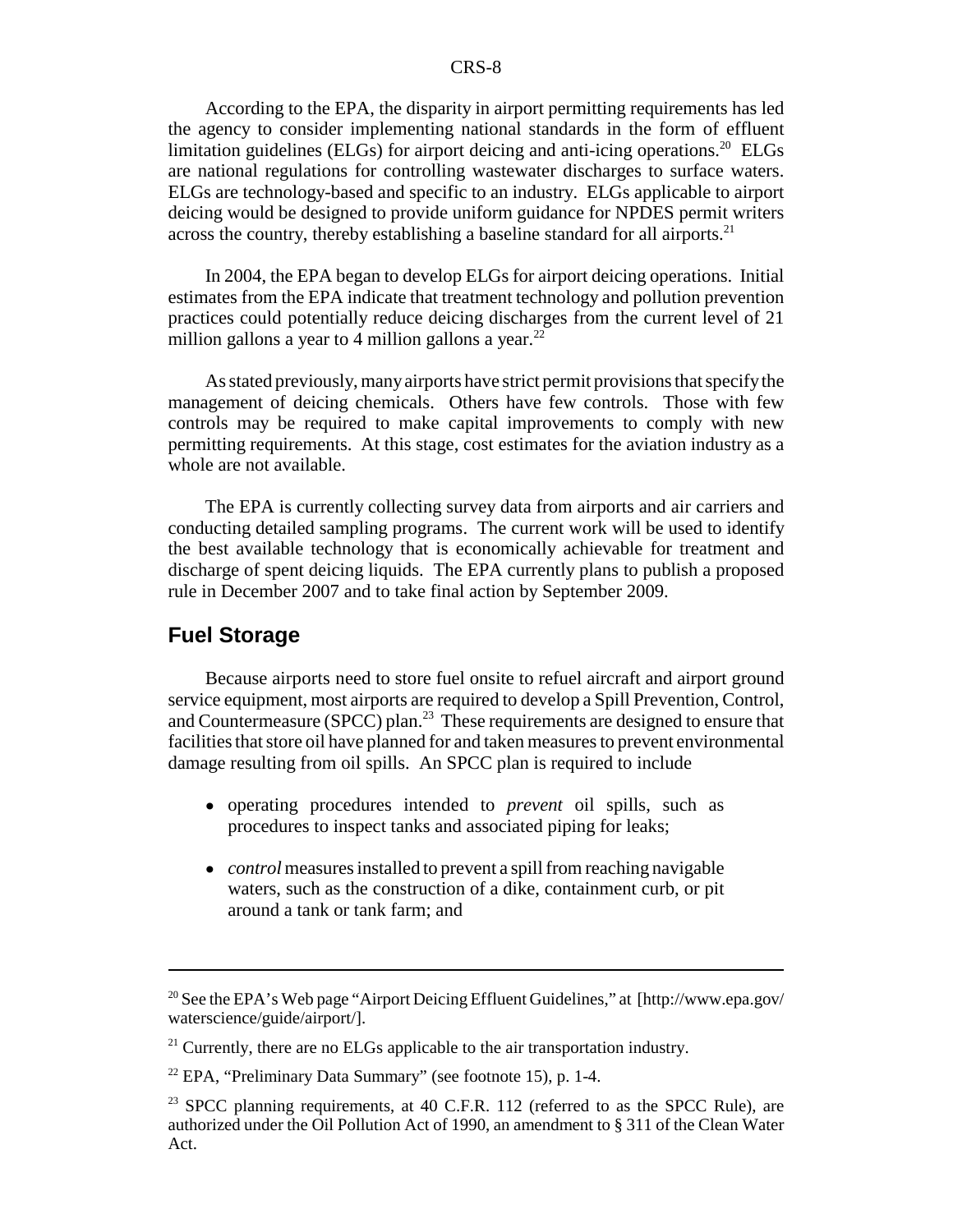! *countermeasures* to contain, clean up, and mitigate the effects of an oil spill that reaches navigable waters, such as the presence of a spill clean-up kit with sorbent booms or wipes.

As listed above, one of the primary control measures required under the SPCC requirements is the use of a secondary containment system for oil storage containers. Such a system must be large enough to temporarily hold the entire contents of the largest oil tank in the oil storage area, in the event of a breach in the system.<sup>24</sup> For example, if a tank farm had four 12,000-gallon tanks and two 5,000-gallon tanks, and was the storage location for 10 mobile refueling trucks with 500-gallon tanks, the tank farm would be required to have secondary containment sufficient to hold the contents of the largest tank  $-12,000$  gallons.

When the EPA proposed new SPCC requirements in 2002, airport operators and the EPA disagreed about the secondary containment requirements applicable to mobile airport refueling trucks.<sup>25</sup> In particular, airport operators argued that it was impractical to require mobile refuelers to provide secondary containment equal to the size of the tank because, during refueling operations, they would be expected to move to various areas of the airfield that could not be fitted with secondary containment systems.

To address these concerns, the EPA amended the SPCC Rule to exempt mobile refuelers from specifically sized containment requirements.<sup>26</sup> However, mobile refuelers remained subject to the general secondary containment requirements of the SPCC Rule (e.g., periodic testing of the container and piping).<sup>27</sup>

The EPA has extended the compliance date applicable to mobile refuelers (and for other new SPCC requirements) to October 31, 2009. This pending regulation may require airport operators to install necessary secondary containment mechanisms to comply with the regulation, in addition to meeting other SPCC requirements applicable to that facility.

 $24$  Required under 40 C.F.R. 112.8.

<sup>25</sup> *Airport mobile refuelers* are vehicles that have a bulk storage container on board or towed by the vehicle, designed or used solely to store and transport fuel for transfer into or from an aircraft, ground service equipment, or other oil storage container.

<sup>26</sup> Final Rule, 71 *Federal Register* 77266-77293, Dec. 26, 2006. For additional information on new and existing SPCC requirements, see the EPA's "Oil Program" Web page at [http://epa.gov/oilspill].

 $27$  Regulations regarding general secondary containment requirements are listed under 40 C.F.R. §112.7(c)-(d). Also see "SPCC Rule Amendments: Streamlined Requirements for Mobile Refuelers," December 2006, at [http://www.epa.gov/oilspill/SPCCFactsheetMobile RefuelersDec06.htm].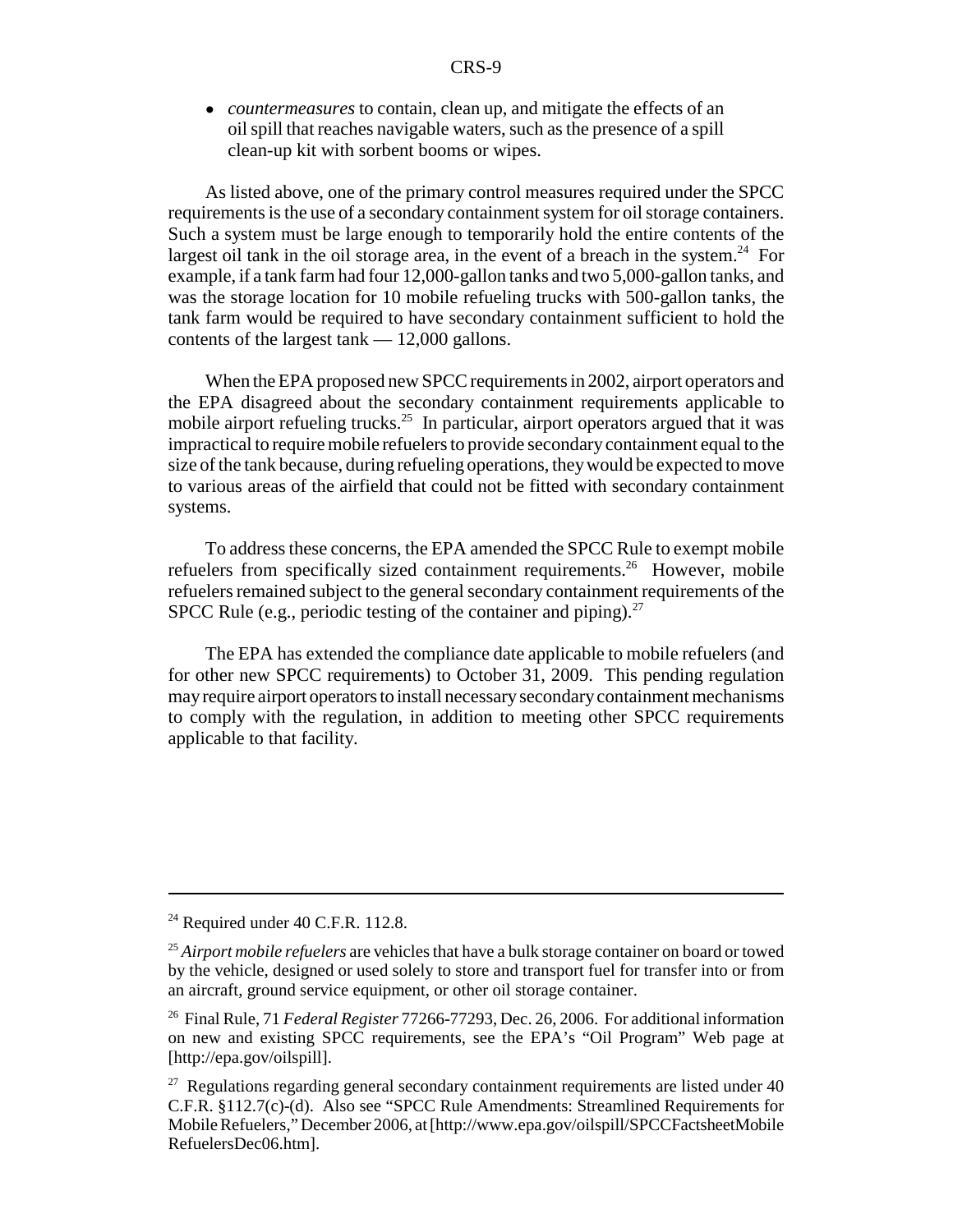# **Air Quality Issues**

Airport emissions affecting local air quality come from both mobile and stationary sources, including the following:

- Aircraft.
- Motor vehicles (e.g., cars and buses for airport operations, and passenger, employee, and rental agency vehicles).
- Ground service equipment (GSE) (e.g., aircraft tugs, baggage and belt loaders, generators, lawn mowers, snow plows, loaders, tractors, air-conditioning units, and cargo moving equipment).
- Stationary sources (e.g., boilers, space heaters, emergency generators, incinerators, fire training facilities, aircraft engine testing facilities, painting operations, and solvent degreasers). $^{28}$

Airport operations may produce various regulated pollutants, including volatile organic compounds (VOCs), carbon monoxide (CO), particulate matter (PM), lead, sulphur oxides (SOx), and nitrogen oxides (NOx), known collectively as "criteria" pollutants. They also may produce a complex array of toxic or hazardous air pollutants (HAPs).<sup>29</sup>

#### **Emissions of Criteria Pollutants**

The Clean Air Act (CAA) directs the EPA to regulate emissions of air pollutants. Under the CAA, the EPA is authorized to establish emission standards,  $30^{\circ}$ based on certain health and environmental criteria, for NOx (the primary pollutant associated with aircraft emissions),  $\alpha$ zone,  $31$  CO, SOx, lead, and particulates. The National Ambient Air Quality Standards (NAAQS), subsequently established by the EPA, specify allowable concentrations and exposure limits for each of these criteria pollutants. A geographic area that meets the standard is considered to be in "attainment" for a particular NAAQS; areas that do not meet a standard are in

 $28$  For a complete list of potential sources of airport air emissions and methods that airports must undertake to monitor and control them, see "Air Quality Procedures for Civilian Airports & Air Force Bases," at [http://www.faa.gov/regulations\_policies/policy\_guidance/ envir\_policy/airquality\_handbook/media/Handbook.PDF].

 $29$  For information regarding air pollutant emissions from commercial aviation, see EPA's "Aircraft" web page, available at [http://www.epa.gov/oms/aviation.htm].

<sup>30</sup> See EPA's "Regulatory Announcement: New Emission Standards for New Commercial Aircraft Engines," available at [http://www.epa.gov/oms/regs/nonroad/aviation/420f05015. htm].

 $31$  Ozone is not directly emitted from vehicles or aircraft but is formed by the reaction of nitrogen oxides (NOx), volatile organic compounds (VOCs), and sunlight.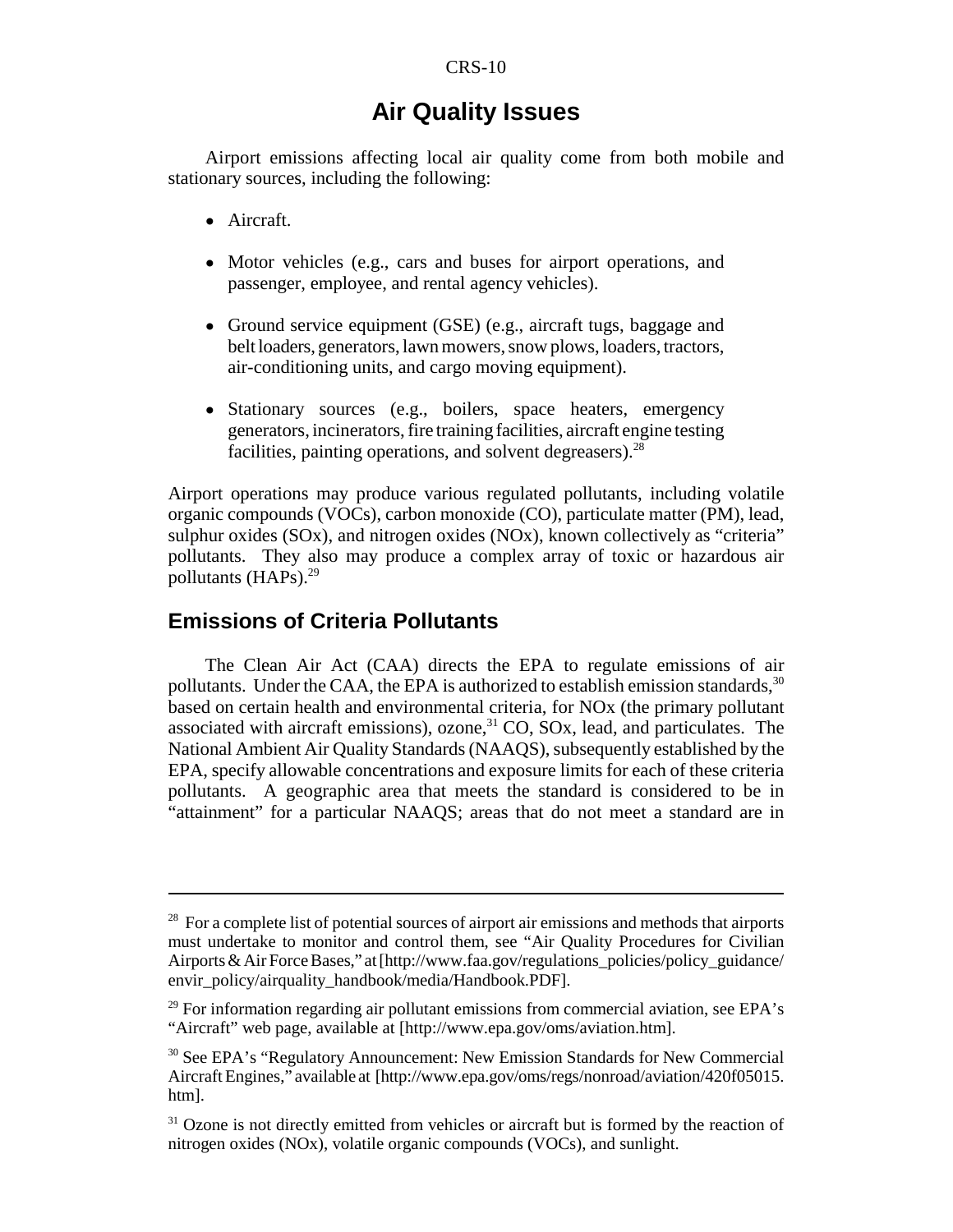"nonattainment."<sup>32</sup> A "maintenance" area is one that was previously in nonattainment but is currently attaining the NAAQS subject to a maintenance plan.<sup>33</sup>

The CAA requires states to develop a State Implementation Plan (SIP) to demonstrate how they will implement, maintain, and enforce the NAAQS. $34$ According to the Government Accountability Office (GAO), the aviation industry as a whole makes a limited contribution to all criteria pollutant emissions nationwide.<sup>35</sup> However, individual airports (particularly large airports in urban areas) may contribute significantly to local criteria pollutant levels. If an airport is located in a nonattainment or maintenance area, it may be required to change its infrastructure or operations to conform with provisions of the SIP, particularly if the airport is undergoing an expansion that requires approval from a state or local agency.

Because aircraft emissions are a significant source of emissions at an airport, and largely outside the control of the airport, emission reductions will likely have to be made in operations or processes that the airport *does* control. For example, the airport ground vehicles may be changed to alternative fuel vehicles, some GSE may be converted to electrified systems, or older boilers and chillers may be replaced with more energy-efficient systems.

Vision 100 included several provisions intended to reduce airport ground emissions at commercial service airports located in air quality nonattainment and maintenance areas.<sup>36</sup> The FAA is implementing the Vision 100 airport emission provisions in a single program called the Voluntary Airport Low Emission program (VALE).37 The VALE program allows airport sponsors to use Airport Improvement Program (AIP) and the Passenger Facility Charges (PFCs) to finance low-emission vehicles, refueling and recharging stations, gate electrification, and other air quality improvements. Participation in the VALE program is voluntary for airport sponsors and state air quality agencies.

 $32$  For information on areas currently designated as being in nonattainment, see the EPA's "Green Book Nonattainment Areas for Criteria Pollutants," available at [http://www.epa. gov/oar/oaqps/greenbk/index.html].

<sup>&</sup>lt;sup>33</sup> For an extended discussion of issues regarding NAAQS, see CRS Report RL30853, *Clean Air Act: A Summary of the Act and Its Major Requirements*, by coordinated James E. McCarthy.

<sup>34 42</sup> U.S.C. § 7410.

<sup>35</sup> GAO, A*viation and the Environment: Strategic Framework Needed to Address Challenges Posed by Aircraft Emissions*, GAO-03-252, February 2003, p. 39. GAO's data were obtained from the EPA.

<sup>36</sup> See Subtitle B-Passenger Facility Fees, § 121 (Low-Emission Airport Vehicles and Ground Support Equipment); Subtitle C-AIP Modifications, § 151 (Increase in Apportionment for, and Flexibility of, Noise Compatibility Planning Programs), § 158 (Emission Credits for Air Quality Projects), and § 159 (Low-emission Airport Vehicles and Infrastructure).

<sup>&</sup>lt;sup>37</sup> See the FAA's "Voluntary Airport Low Emissions (VALE) Program" Web page at [http://www.faa.gov/airports\_airtraffic/airports/environmental/vale/].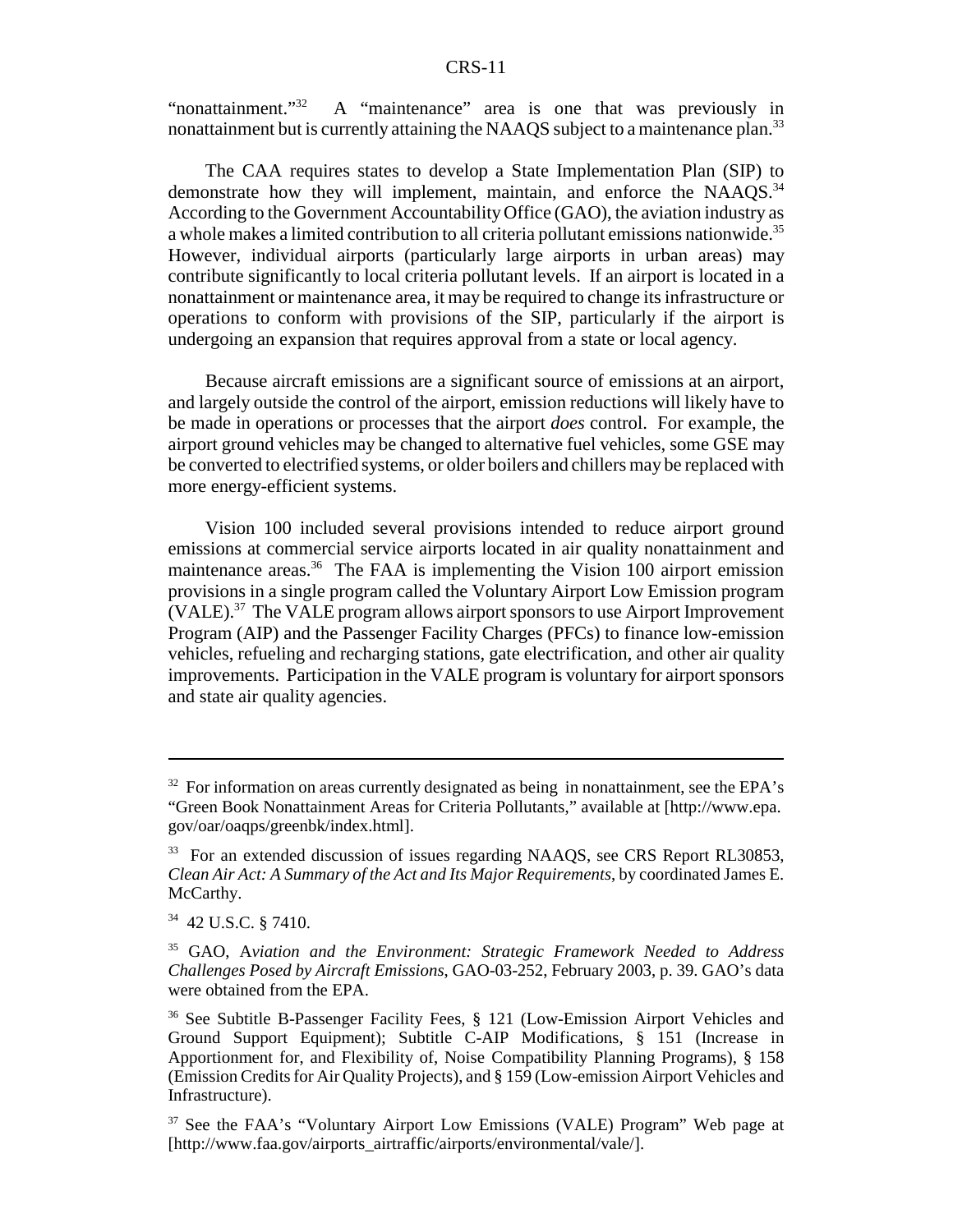## **Emissions of Toxic Air Pollutants**

Increasingly, airports and the FAA are asked by various agencies and communities surrounding airports to analyze the health impacts of aircraft and other airport-related sources of air toxics, also known as hazardous air pollutants (HAPs). This information is needed primarily when conducting an environmental review pursuant to National Environmental Policy Act (NEPA; see discussion below) and at the request of local or state agencies.

Ten HAPs comprise the majority reported to occur in aircraft and/or GSE exhaust: lead (also a criteria pollutant), formaldehyde, 1,3-butadiene, acetaldehyde, xylene, benzene, toluene, naphthalene, acrolein, and propionaldehyde.<sup>38</sup> Unlike information on criteria air pollutants, information on emission levels, transformation, and transport of aircraft and other airport-related HAPs and their health impacts is not currently well-developed.39

# **Environmental Reviews Under NEPA**

If an airport project receives federal funding or requires some federal decision (e.g., permit or approval), an environmental review of that project is required before it can move forward. The term "environmental review" is used broadly, but usually refers to the requirement that a federal agency review or consider the environmental impacts of its actions pursuant to the National Environmental Policy Act of 1969 (NEPA; 42 U.S.C. § 4321 et seq).<sup>40</sup> A review under NEPA results in one of the following:

- $\bullet$  Preparation of an environmental assessment (EA) if the significance of environmental impacts is *uncertain*, followed by the issuance of a Finding of No Significant Impact (FONSI) if the impacts are not found to be significant.
- Preparation of an Environmental Impact Statement (EIS) if it is certain that a project's environmental impacts *are significant*.
- A determination that a project is categorically excluded from the requirement to prepare an EIS or an EA, if it has *no significant* environmental impact.

<sup>&</sup>lt;sup>38</sup> See "Select Resource Materials and Annotated Bibliography on the Topic of Hazardous Air Pollutants (HAPs) Associated with Aircraft, Airports, and Aviation," prepared for the FAA's Office of Environment and Energy, by URS Corportation, July 2003, available at [http://epa.gov/ttn/atw/aircrafthaps/aircrafthaps\_rpt.pdf].

<sup>&</sup>lt;sup>39</sup> Transportation Research Board, "Aircraft and Airport-Related Hazardous Air Pollutants: Research Needs and Analysis," description of current research project, available at [http://www.trb.org/TRBNet/ProjectDisplay.asp?ProjectID=131].

<sup>40</sup> For more information about NEPA, see CRS Report RL33152, *The National Environmental Policy Act: Background and Implementation*, by Linda Luther.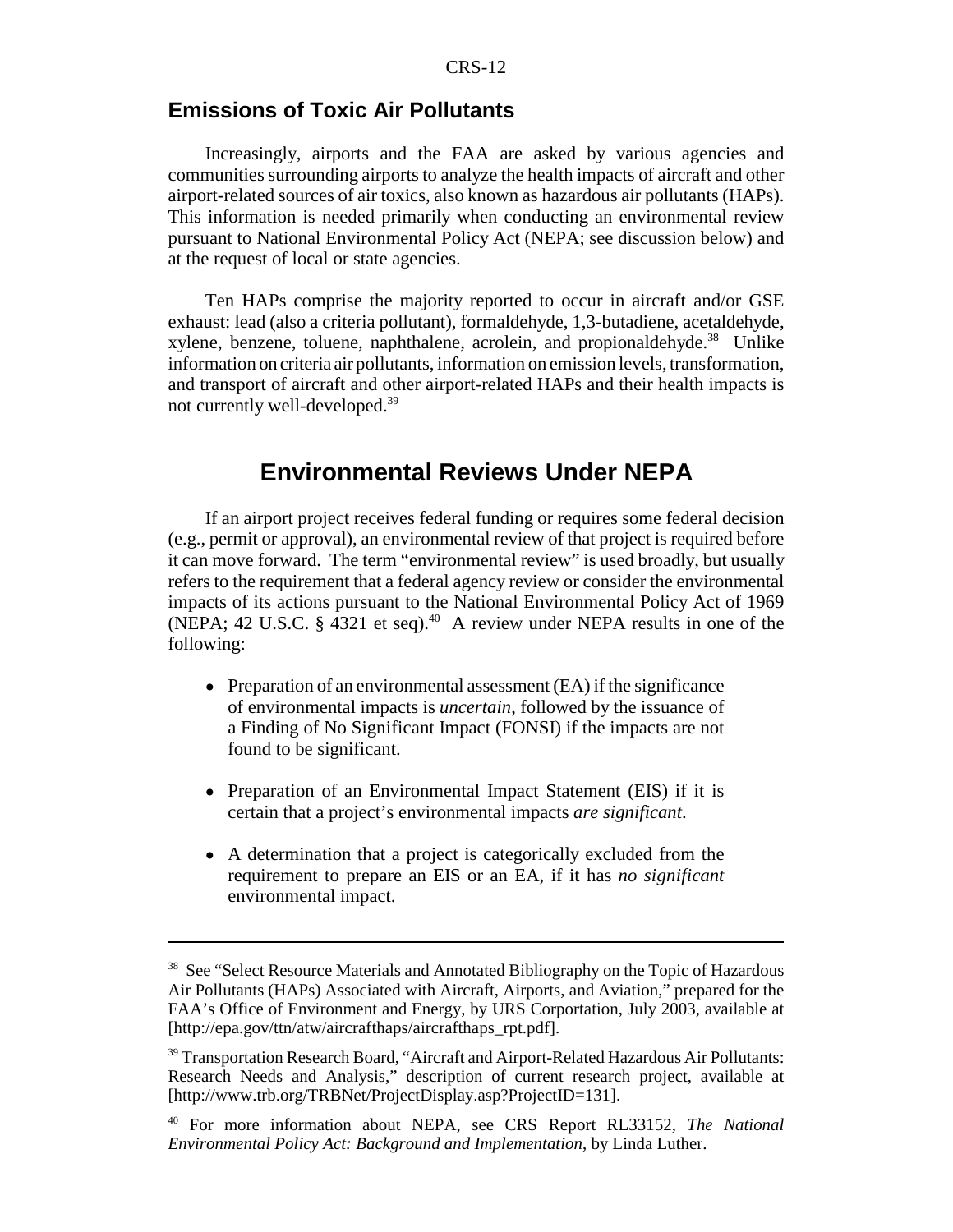As the proponent of the airport project or improvement, the airport authority is responsible for identifying all environmental issues that must be addressed in the NEPA documentation. Part of that effort includes analyzing all reasonable alternatives that would meet a project's purpose and need.

For projects requiring an EIS, the FAA documents the final project decision by issuing a public Record of Decision (ROD). In addition to documenting the final decision, the ROD documents any mitigation efforts that the airport operator is required to implement as a condition for moving the project forward. The mitigation actions may be stipulated be provisions of local, state, tribal or federal requirements. $41$ 

Although the ROD may specify mitigation measures, mitigation is not required *under NEPA*. NEPA specifies a process that the agency must complete to analyze a project's environmental impacts, but it does not dictate the outcome. That is, NEPA does not require an airport to chose the project alternative with the least environmental impacts. However, within the context of the NEPA process, the environmental review may identify environmental compliance requirements that would dictate a certain outcome (e.g., it may identify Clean Water Act requirements that specify that the least environmentally harmful alternative be selected). Further, the ROD may specify mitigation measures that an airport authority agreed to implement as a condition of gaining local agency or community acceptance of a project — not necessarily a measure required by local, state, tribal, or federal law.

To streamline the NEPA process, Vision 100 directed the FAA to develop an "expedited, coordinated environmental review process" applicable to the aviation project review process for airport capacity enhancement projects at congested airports, aviation safety projects, and aviation security projects. The coordinated process provides that any environmental review, analysis, opinion, permit, license, or approval issued or made by a federal agency or airport sponsor for such a project must be completed within a time period established by the Secretary of Transportation, in cooperation with the agencies that participate in the process. The coordinated process may be delineated in a memorandum of understanding between the Secretary and the heads of other federal and state agencies who participate in the process. Further, the act authorizes the FAA to define the scope and content of a project's EIS and requires all participating agencies to be bound by the purpose and need and project alternatives analysis determined by the Secretary of Transportation.

On April 28, 2006, FAA issued Order 5050.4B, *National Environmental Policy Act (NEPA) Implementing Instructions for Airport Actions*. 42 The order delineates the agency's new NEPA policies and procedures, including the streamlining requirements specified in Vision 100.

<sup>&</sup>lt;sup>41</sup> NEPA Records of Decisions are available at [http://www.faa.gov/airports airtraffic/ airports/environmental/records\_decision/]. For an example of mitigation requirements, see the ROD for Logan International Airport, p. 16, Aug. 2, 2002.

<sup>&</sup>lt;sup>42</sup> Available at [http://www.faa.gov/airports\_airtraffic/airports/resources/publications/orders/ environmental\_5050\_4/].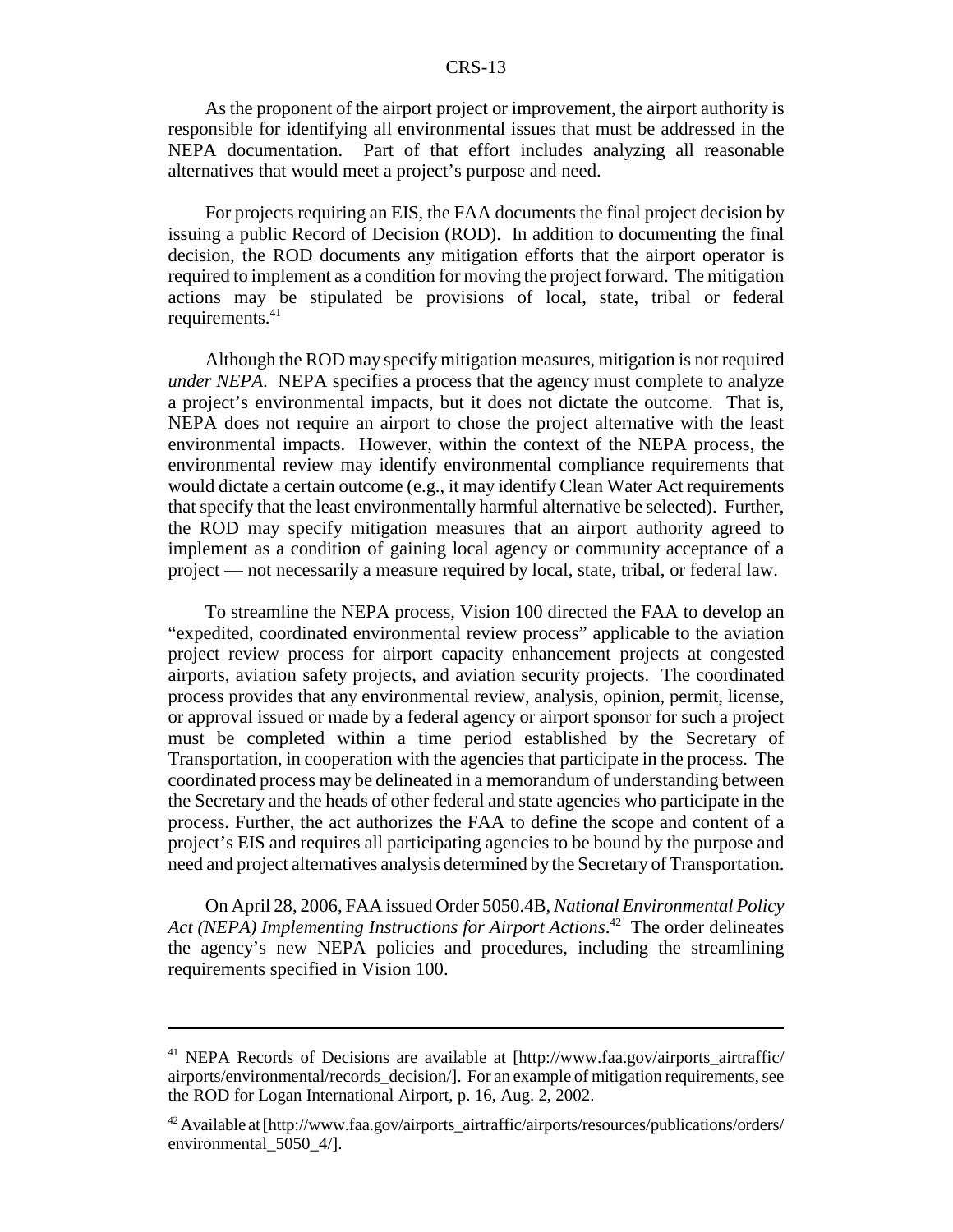# **Proposed FAA Legislation**

Generally, legislation regarding airport environmental impacts falls into one of the following broad categories: funding for projects that would minimize environmental impacts or help airports meet their regulatory compliance obligations; funding for environment-related research, such as new technology that would produce quieter, more fuel efficient aircraft; and amendments to existing environmental regulatory requirements.

On February 14, 2007, the FAA proposed legislation to reauthorize funding for FAA functions and related aviation programs. The FAA's proposed bill (H.R. 1356), the Next Generation Air Transportation System Financing Reform Act of 2007, includes various provisions intended to address the environmental impacts associated with airport operations. The proposed legislation would authorize

- funding for research into technology or processes that would reduce noise, air emissions, and water quality impacts (§§ 102, 601, and 606);
- grants for programs and projects intended to mitigate or minimize regulated environmental impacts (§ 604); and
- ! grants or specify regulatory procedures to help airports comply with environmental requirements (§§ 602, 603, and 605).

# **Research Funding**

Section 601 of the proposed legislation would permanently authorize the Airport Cooperative Research Program  $(ACRP)^{43}$  The proposed legislation would increase funding from \$10 million to \$15 million per year (§ 102). Five million dollars per year of the ACRP funds would be set aside for research activities related to the airport environment, including reducing community exposure to aviation noise, reducing air emissions, or addressing water quality issues.

Section 606 would require the FAA to enter into a consortium with the Partnership for Air Transportation Noise and Emissions Reduction (PARTNER)<sup>44</sup> to develop Continuous Low Energy, Emissions and Noise (CLEEN) engine and airframe technology. Performance objectives for this technology would include a 25% increase in aircraft fuel efficiency; a 50% reduction in nitrogen oxide emissions associated from aircraft landings and takeoffs; a reduction of 10 decibels, compared with 1997 levels, in subsonic aircraft noise; a feasability determination regarding the

<sup>&</sup>lt;sup>43</sup> The ACRP was authorized as a four-year pilot program under Vision 100 (49 U.S.C. 44511(f)). Current funding for the program would be from the Airport and Airway Trust Fund, under "Airport Planning and Development and Noise Compatibility Planning and Programs."

<sup>&</sup>lt;sup>44</sup> PARTNER is an aviation cooperative research organization sponsored by FAA, NASA, and Transport Canada, operating out of the Massachusetts Institute of Technology.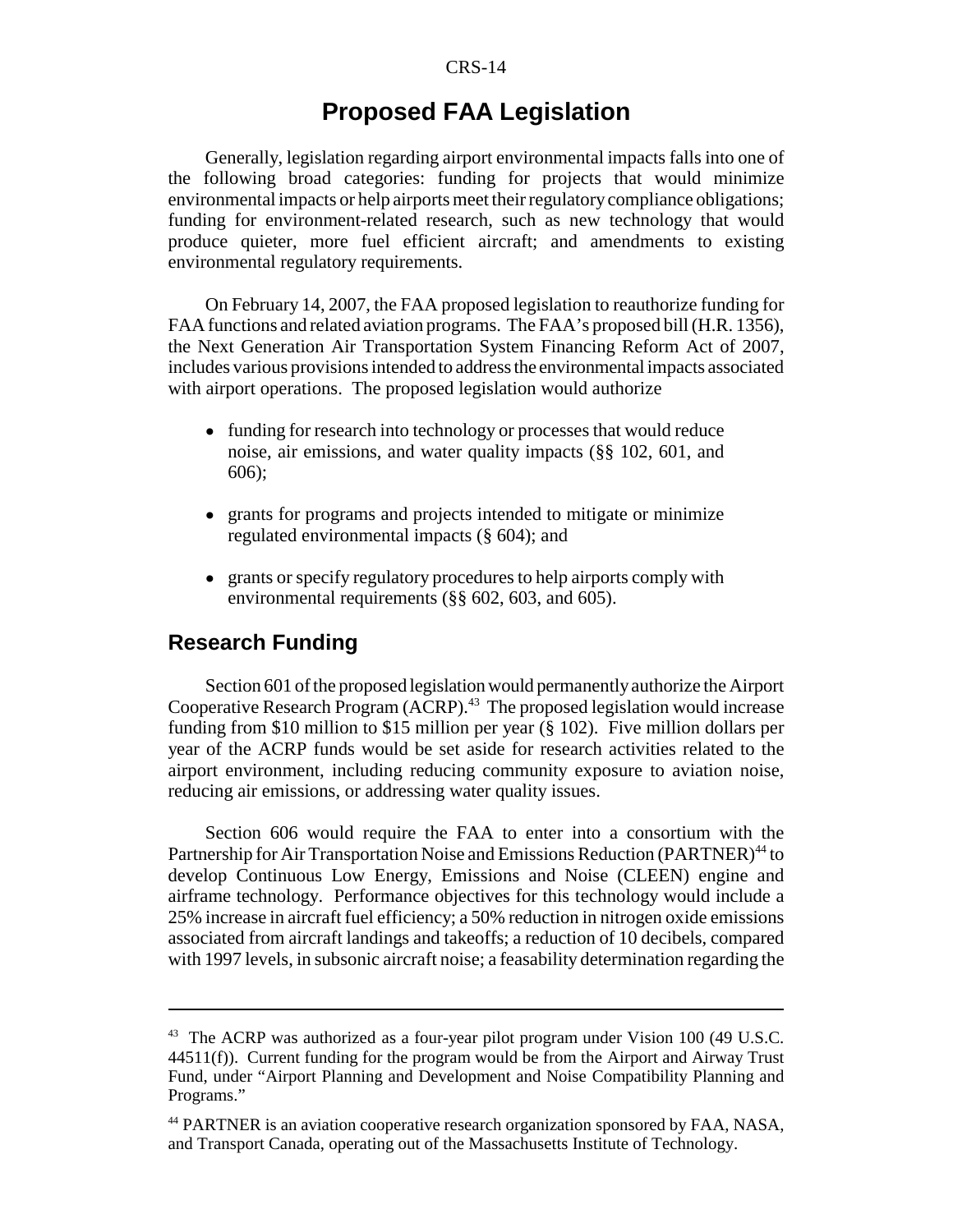use of alternative fuels in aircraft systems; and a determination regarding the ability to retrofit or re-engine aircraft to use new engine technologies. Funding for this program would be authorized under the Next Generation Air Transportation System program at "sums as necessary to carry out [the program]."

## **Mitigation Grants**

Section 604 would provide grants for up to six environmental mitigation demonstration pilot projects. Eligible projects would include those designed to reduce or mitigate aviation impacts on noise, air quality, or water quality. The federal share of the projects would be 50% of the project costs, up to \$2.5 million, and would be apportioned under the Airport Improvement Program (AIP).

# **Grants and Procedural Changes To Assist Environmental Compliance**

Section 602 would amend the state block grant program for airport improvement programs<sup>45</sup> by specifying that federal environmental requirements would apply to the program. The proposal also specifies that any federal agency that must grant any approval (e.g., permit or license) for a proposed airport improvement project must consult with the state participating in the airport improvement block grant program during the approval process. Further, the federal agency would be required to use any state-prepared environmental analysis associated with that approval.

Sections 603 and 605 address methods of implementing and expediting NEPA requirements<sup>46</sup> and airport noise compatibility planning requirements (14 C.F.R. 150, also known as Part 150 requirements). Section 603 would amend current requirements that allow FAA to accept funds from an airport sponsor to hire additional staff or obtain the services of consultants to expedite the processing, review, and completion of environmental activities associated with an airport development project. $47$  The proposal would allow FAA to accept funds to hire additional staff to: conduct "special environmental studies" related to a federally funded airport project; conduct studies or reviews to support noise compatibility measures approved under the Part 150 requirements; or implement environmental mitigation efforts specified in a project's final decision and delineated at the completion of the NEPA process.

Section 605 would amend the existing noise compatibility program requirements<sup>48</sup> to allow grants to airport operators to help them meet environmental review requirements applicable to proposals to implement flight procedures. Further, § 605 would allow a project sponsor to provide the FAA with funds to hire additional

<sup>45 49</sup> U.S.C. § 47128.

<sup>46</sup> For more information, see "NEPA Implementing Instructions for Airport Projects," Order 5050.4B, April 2006, at [http://www.faa.gov/airports\_airtraffic/airports/resources/ publications/orders/environmental\_5050\_4/].

<sup>47 49</sup> U.S.C. § 47173.

<sup>48 49</sup> U.S.C. § 47504.